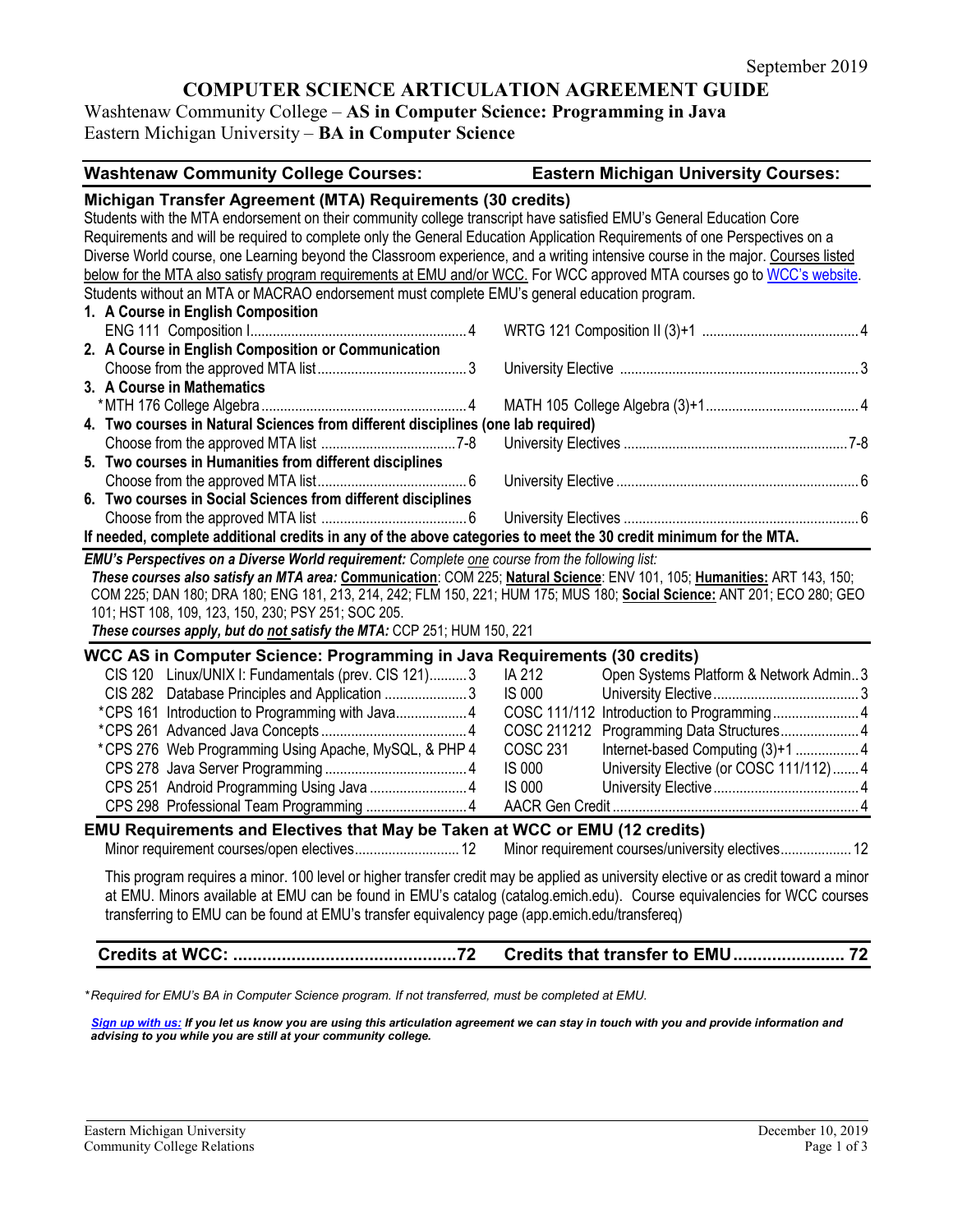# **COMPUTER SCIENCE ARTICULATION AGREEMENT GUIDE**

Washtenaw Community College – **AS in Computer Science: Programming in Java** Eastern Michigan University – **BA in Computer Science**

## **Completion of the BA in Computer Science at EMU**

### **Major Requirements (34 credits)**

### **Required Computer Science Courses: 22 credits**

| COSC 221        | Computer Organization I3                                         |  |
|-----------------|------------------------------------------------------------------|--|
| <b>COSC 311</b> | Algorithms and Data Structures 4                                 |  |
| <b>COSC 314</b> | Computational Discrete Structures  4                             |  |
| <b>COSC 341</b> | Programming Languages4                                           |  |
|                 | COSC 381 Software Engineering Solutions 4                        |  |
|                 | <sup>1</sup> COSC 481W Software Engineering and Senior Project 3 |  |

## **Restricted Elective Courses: 12 credits**

*Choose one course from the following:*

- COSC 374 Applied Cryptography (4)
- COSC 421 Systems Programming (4)
- COSC 423 Computer Operating Systems (4)
- COSC 426 Software Dvlpment for Mobile Devices (4)
- COSC 436 Web Programming (4)
- COSC 439 Computing Network Principles (4)
- COSC 445 Compiler Construction (4)
- COSC 456 Computer Graphics (4)
- COSC 457 Computer Game Programming (4)
- COSC 461 Introduction to Artificial Intelligence (4)
- COSC 471 Database Principles (4)

*Choose two courses from the list below or above, not already taken:*

- COSC 315 Symbolic Computing (4)
- COSC 321 Computer Organization II (4)
- COSC 405 Switching Theory (4)
- COSC 411 Algorithm Design and Analysis (4)
- COSC 422 Introduction to Microprocessors (4)
- COSC 444 Foundations of Automata &Languages (4)
- COSC 462 Introduction to Information Retrieval (4)
- COSC 472 Big Data I (4)
- COSC 473 Big Data II (4)
- COSC 480 Special Topics (4)

### **LBC Requirement**

Students must complete one Learning Beyond the Classroom course or noncredit experience offered by EMU. Consult your advisor for options.

### **Minor Requirements: (14 credits)**

Students must complete a minor for this program with at least six credits at the 300/400 level at EMU. Some courses for the minor may be transferred to EMU. Students may have more than 14 credits to complete at EMU depending on the minor chosen.

| Minimum Credits to Graduate: 120 |  |
|----------------------------------|--|

*1 Fulfills EMU's Writing Intensive Requirement.*